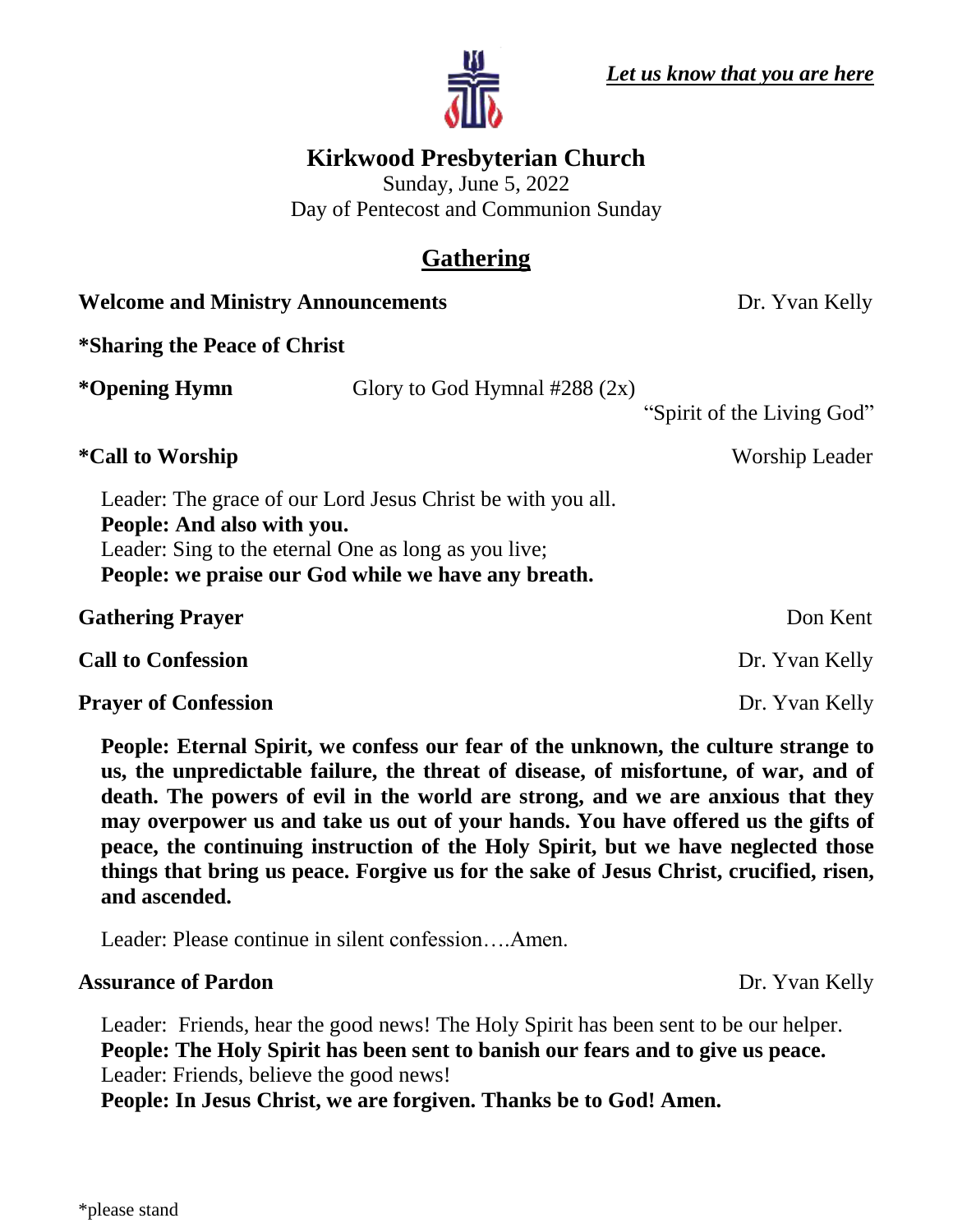## **Word**

| <b>A Time for Children</b>   |                                     | Dr. Yvan Kelly |
|------------------------------|-------------------------------------|----------------|
|                              | (Children will go to Sunday School) |                |
| <b>New Testament Reading</b> | Romans 8:14-17                      | Don Kent       |

For all who are led by the Spirit of God are children of God. For you did not receive a spirit of slavery to fall back into fear, but you have received a spirit of adoption. When we cry, "Abba! Father!" it is that very Spirit bearing witness with our spirit that we are children of God, and if children, then heirs, heirs of God and joint heirs with Christ - if, in fact, we suffer with him so that we may also be glorified with him.

Reader: The word of the Lord. **People: Thanks be to God.**

**New Testament Reading** Acts 2:1-21 Dr. Yvan Kelly

When the day of Pentecost had come, they were all together in one place. And suddenly from heaven there came a sound like the rush of a violent wind, and it filled the entire house where they were sitting. Divided tongues, as of fire, appeared among them, and a tongue rested on each of them. All of them were filled with the Holy Spirit and began to speak in other languages, as the Spirit gave them ability.

Now there were devout Jews from every nation under heaven living in Jerusalem. And at this sound the crowd gathered and was bewildered, because each one heard them speaking in the native language of each. Amazed and astonished, they asked, "Are not all these who are speaking Galileans? And how is it that we hear, each of us, in our own native language? Parthians, Medes, Elamites, and residents of Mesopotamia, Judea and Cappadocia, Pontus and Asia, Phrygia and Pamphylia, Egypt and the parts of Libya belonging to Cyrene, and visitors from Rome, both Jews and proselytes, Cretans and Arabs - in our own languages we hear them speaking about God's deeds of power." All were amazed and perplexed, saying to one another, "What does this mean?" But others sneered and said, "They are filled with new wine."

But Peter, standing with the eleven, raised his voice and addressed them, "Men of Judea and all who live in Jerusalem, let this be known to you, and listen to what I say. Indeed, these are not drunk, as you suppose, for it is only nine o'clock in the morning. No, this is what was spoken through the prophet Joel: 'In the last days it will be, God declares, that I will pour out my Spirit upon all flesh, and your sons and your daughters shall prophesy, and your young men shall see visions, and your old men shall dream dreams.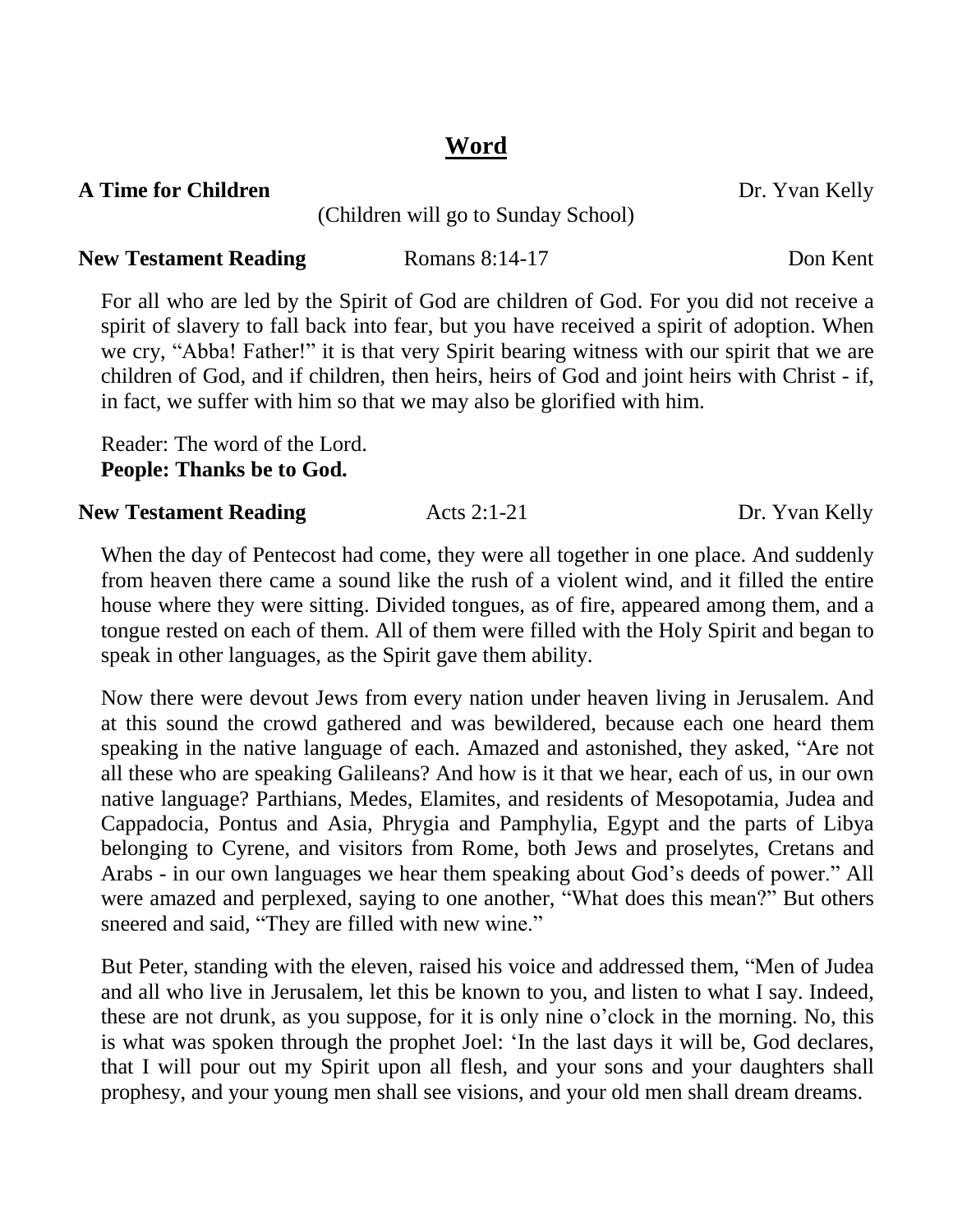Even upon my slaves, both men and women, in those days I will pour out my Spirit; and they shall prophesy. And I will show portents in the heaven above and signs on the earth below, blood, and fire, and smoky mist. The sun shall be turned to darkness and the moon to blood, before the coming of the Lord's great and glorious day. Then everyone who calls on the name of the Lord shall be saved.'

Reader: The word of the Lord. **People: Thanks be to God.**

**Message** "Winds Of Change" Dr. Yvan Kelly **\*Second Hymn** Glory to God Hymnal #286

## **The Lord's Supper**

**Prayers of the People /The Lord's Prayer**

**Our Father who art in heaven, hallowed be thy name. Thy kingdom come, thy will be done, on earth as it is in heaven. Give us this day our daily bread; and forgive us our debts, as we forgive our debtors; and lead us not into temptation, but deliver us from evil. For thine is the kingdom and the power and the glory, forever. Amen.**

### **Giving Thanks to God with Our Gifts and Offerings**

**Offertory Song**

**\*Doxology**

**\*Prayer of Dedication** 

**People: Eternal Spirit, on this special day we give our offerings freely and gladly in the knowledge that you are at hand. You are praised today around the world, in many different places, in different languages, with multiple gifts. Receive us with our gifts for we are yours, through Jesus Christ our Lord. Amen.**

### **Sending**

**\*Closing Hymn** Glory to God Hymnal #291

"Spirit, Spirit of Gentleness *(Spirit)*"

**Charge and Blessing** Dr. Yvan Kelly

"Breath on Me, Breath of God"